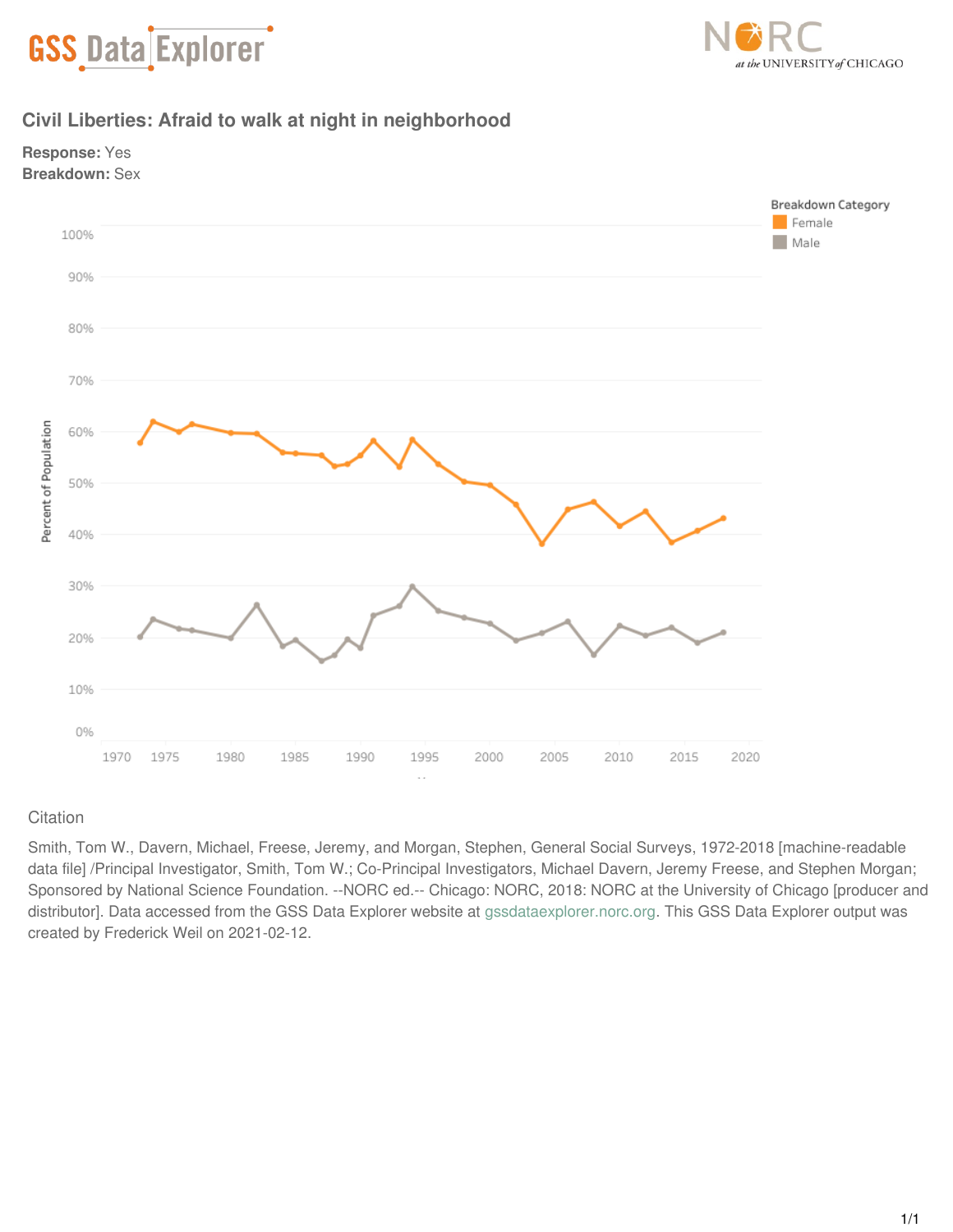



# **Civil Liberties: Approve of policeman striking male citizen**





## **Citation**

Smith, Tom W., Davern, Michael, Freese, Jeremy, and Morgan, Stephen, General Social Surveys, 1972-2018 [machine-readable data file] /Principal Investigator, Smith, Tom W.; Co-Principal Investigators, Michael Davern, Jeremy Freese, and Stephen Morgan; Sponsored by National Science Foundation. --NORC ed.-- Chicago: NORC, 2018: NORC at the University of Chicago [producer and distributor]. Data accessed from the GSS Data Explorer website at [gssdataexplorer.norc.org](http://gssdataexplorer.norc.org). This GSS Data Explorer output was created by Frederick Weil on 2021-02-12.